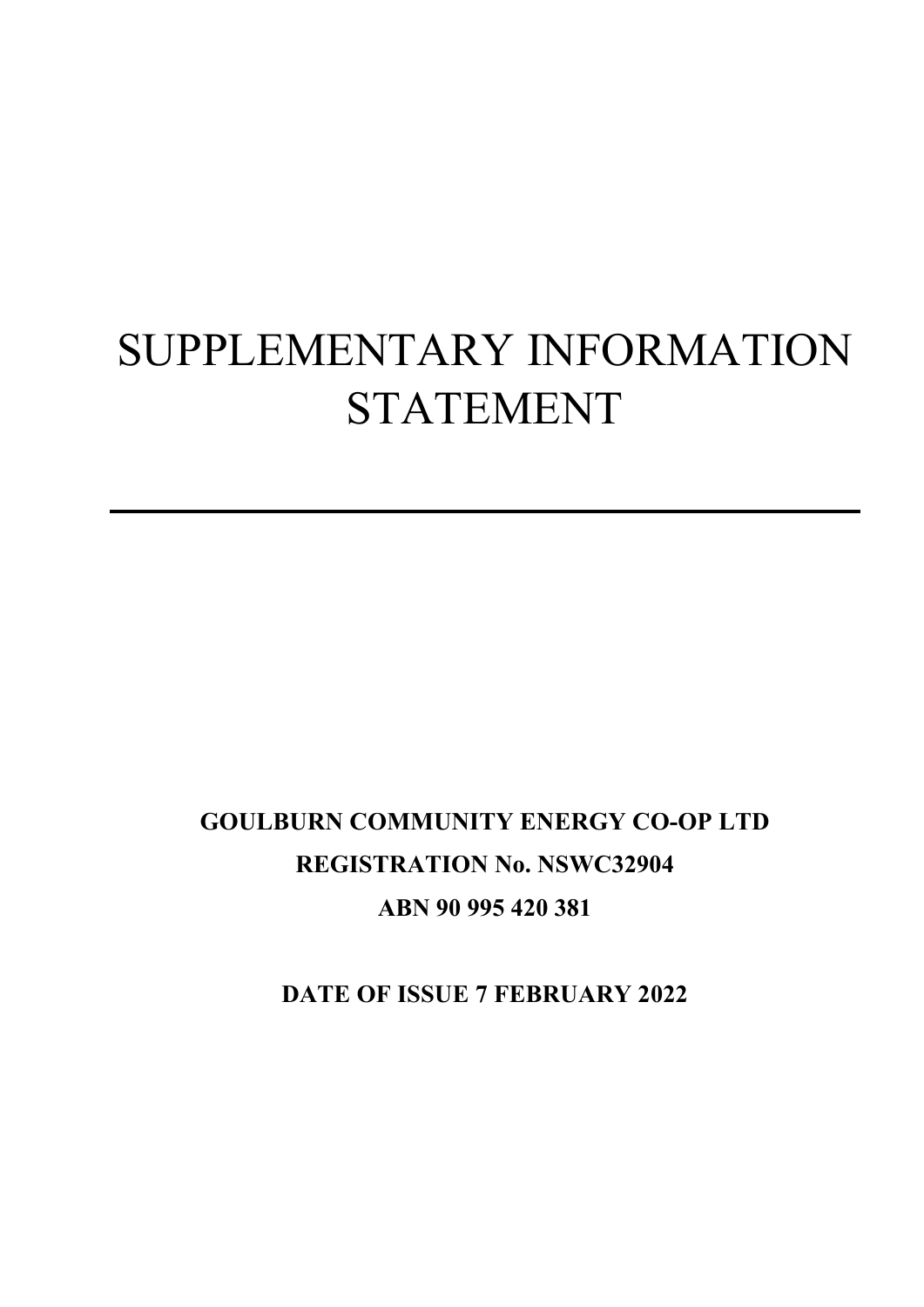This Supplementary Information Statement ("SIS") supplements and should be read together with the Disclosure Statement For The Formation Of A Distributing Co-operative ("FDS"), approved by the NSW Department of Fair Trading and by the Board of the Goulburn Community Energy Co-operative ("Co-op") on 28 July 2020.

The SIS is effective from 7 February 2022 (the Issue Date).

The purpose of this document is to seek additional investments into the Co-op and to provide investors with the reasons for seeking those additional investments.

#### **Section 2.1 of the FDS is hereby removed and replaced with the following:**

#### Background to forming the co-operative

In 2015, The Goulburn Group provided the auspice for a feasibility study into the Goulburn Community Solar Farm. Community Energy 4 Goulburn was set up as a subcommittee to coordinate the study and engage community support for a 1-megawatt (MW) community owned solar farm and was subsequently incorporated as a separate association - Community Energy for Goulburn Inc (CE4G). The study was funded through the NSW Government's Community Energy Grants Fund and supported through community-business-government collaboration.

The capacity of the proposed solar farm was increased early on from 1 MW capacity to 1.2 MW AC output during the study because of advances in solar PV technology and adjustments to the site. The study supported the proposition that a community owned solar farm in Goulburn was feasible, based on the assumptions and projections available during the study. Public meetings have shown considerable support from the local community for the solar farm and many in the community have expressed interest in becoming investors.

Initially, the model was to set up an unlisted public company to attract investment and own the farm. However, CE4G became concerned about the voting structure of a company and the potential for one or more shareholders to form a bloc and dominate the project. After much research, the committee decided that the more democratic model of a co-operative was more suitable for the governance structure.

In 2020, the Goulburn Community Energy Co-operative Ltd was formed and successfully raised \$1.84 million dollars from 239 members to match the \$2.1 million grant received from NSW Department of Planning, Industry and Environment ("DPIE") to build the farm. During the preliminary tender and design process, it became clear that a larger battery would improve the business case for the Solar Farm and a further \$600,000 is needed to fund this battery.

The larger battery offers the following advantages:

- Easier connection to the energy grid (hence an easier approval process with Essential Energy)
- Easier installation at the Solar Farm site (hence lowering construction costs)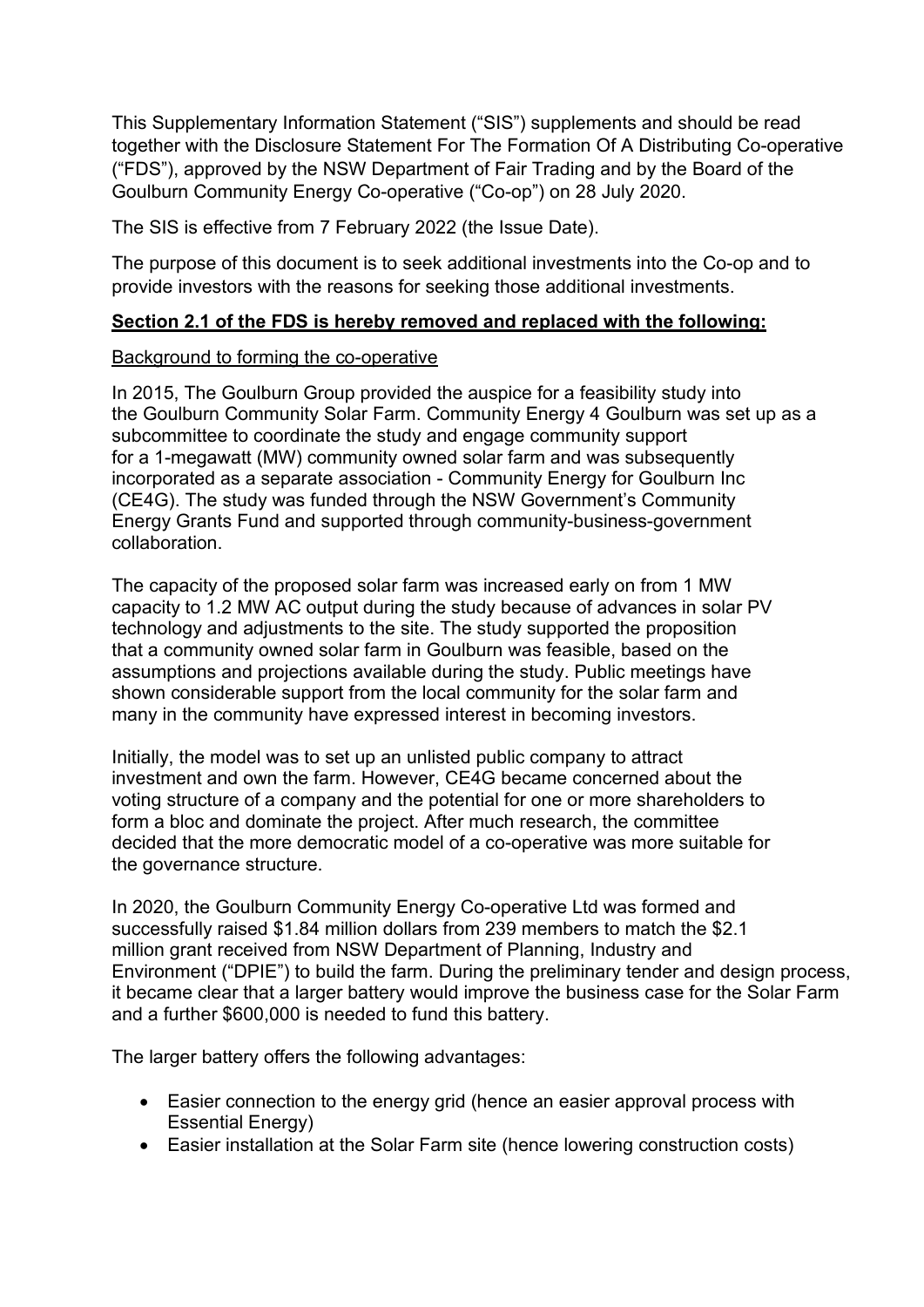• Increased revenue for the farm of between \$55K and \$90K per annum (based on the last 12 months' National Energy Market prices). While it's not possible to predict future revenues with any certainty, we have modelled the business case around a mid-range projection of future performance.

This disclosure statement provides the necessary information to allow potential and existing members to decide whether to commit additional funds to this project.

#### **Section 2.3 of the FDS is hereby removed and replaced with the following:**

#### **Preconditions**

As the co-operative has already been formed, there are no preconditions for this SIS. The co-operative will commence activities once the Solar Farm has been built.

#### **The first paragraph of Section 5.1 of the FDS is hereby removed and replaced with the following:**

#### Carrying on primary and other activities

CE4G has been successful in obtaining a \$2.1 million grant from the NSW government through the Regional Community Energy Fund for the construction and commissioning to commercial operation of a community-owned 1,800kW DC/1,200kW AC solar farm with a 2,300kWh battery on a site in Bridge Street, Goulburn.

#### **Section 5.2 of the FDS is hereby removed and replaced with the following:**

Details of any pre-registration contracts that have been entered into before construction of the solar farm

CE4G has a contractual arrangement with the NSW Department of Planning, Industry and Environment to receive funding upon completion of certain milestones.

CE4G has also entered into a development agreement with Komo Construction for the solar farm, including the appointment of an EPC company.

It is agreed that both of these agreements will be novated to the co- operative when it is registered. A deed of novation has been finalised and will be activated prior to the commencement of the actual construction of the farm.

There are no pre-registration contractual obligations, guarantees and indemnities, contingent liabilities, unresolved or pending law suits that would require ratification or assumption of any liability by the co- operative once formed.

#### **Section 6.3 of the FDS is hereby removed and replaced with the following:**

#### First directors and officers

The names and experience of those who have been elected as directors are: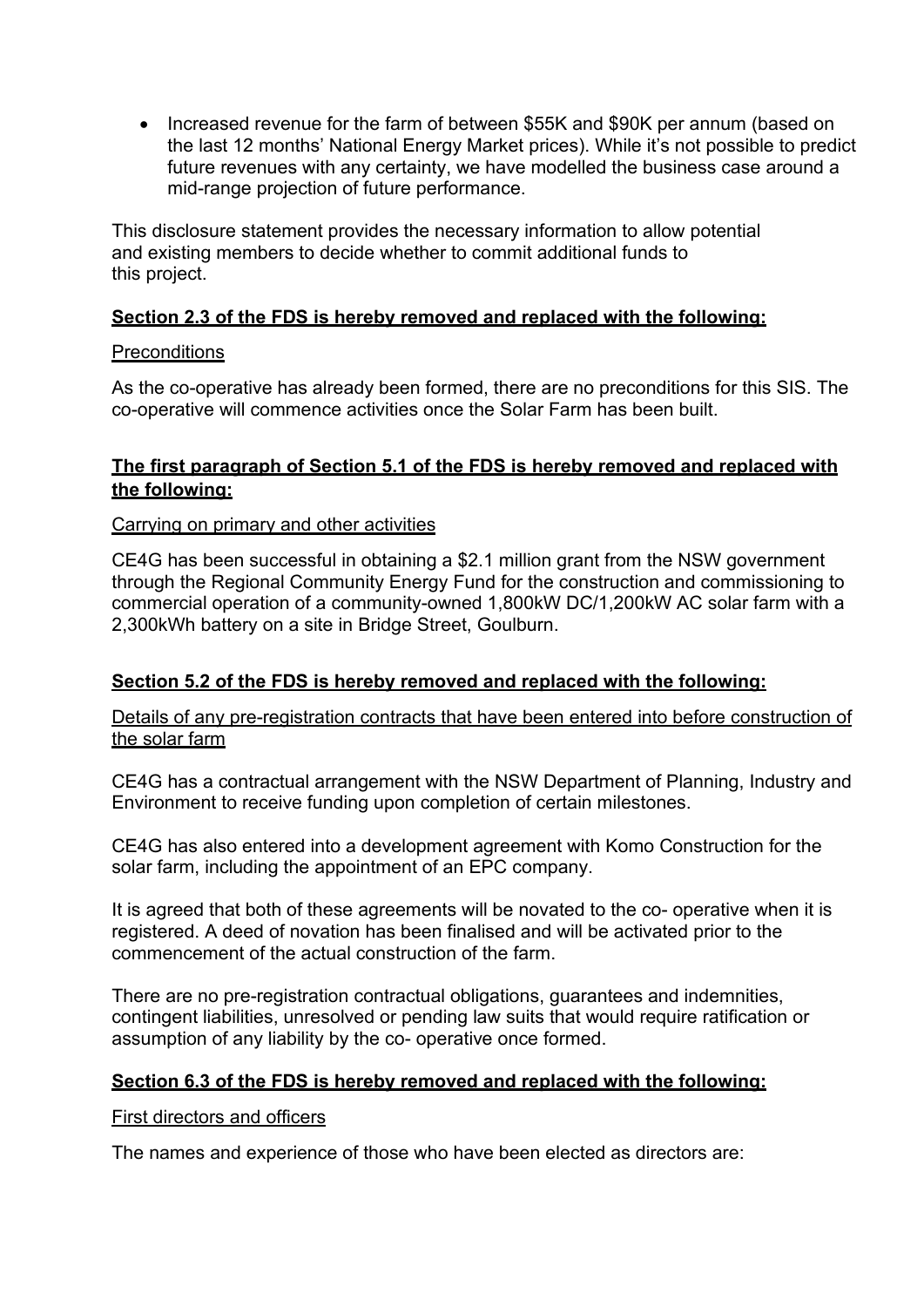Andrew Bray, B App Sc (Computing) (Monash), BA (Music) Hons – National Director at RE-Alliance

Kerry Connors, BA (ANU), Graduate Diploma in Foreign Affairs and Trade (ANU), Associate Director - Research at Energy Consumers Australia

Roger Lucas B Com (UNSW) - retired

Virginia J King, B Sc (Macquarie), Graduate Diploma in Applied Finance and Investment (Securities Institute of Australia)

Ben Elliston, Bachelor Engineering (Hons) (UCA), Master Engineering (ANU), PhD (UNSW), Former Director International Solar Energy Society

Edward Suttle: BA, FAICD. Company Director and General Manager; Committee member of Community Energy For Goulburn Incorporated

Peter Fraser: B.A., B.Div. Dip Ed. Company Director and General Manager. President of Community Energy For Goulburn Incorporated

Gretchen Alt-Cooper: FIPA, SSA, CFP. Company Director, Public Accountant, Committee Member of Community Energy For Goulburn Incorporated. Gretchen has also agreed to be Secretary and Treasurer for the co-operative.

#### **Section 7.1 of the FDS is hereby removed and replaced with the following:**

#### Start-up funds

The capital raised to date by the Co-operative is \$2,018,690

Internal Source of Funds:

The number of persons, who qualified for membership of the co-operative and have invested into the Co-operative is 243.

The total number of shares subscribed by these persons is \$2,018,690.

| Total share capital subscribed is         | \$2,018,690 |
|-------------------------------------------|-------------|
| Total entrance fees are                   | \$2,430     |
| Total initial subscriptions or levies are | \$2.430     |
| Total other charges are                   | \$0         |

External Source of Funds:

The co-operative does not initially have any external source of funds from operations and will not until the farm is built.

An income and expenditure statement for the first year of operation of the co-operative and a balance sheet as at the end of the first financial year follows.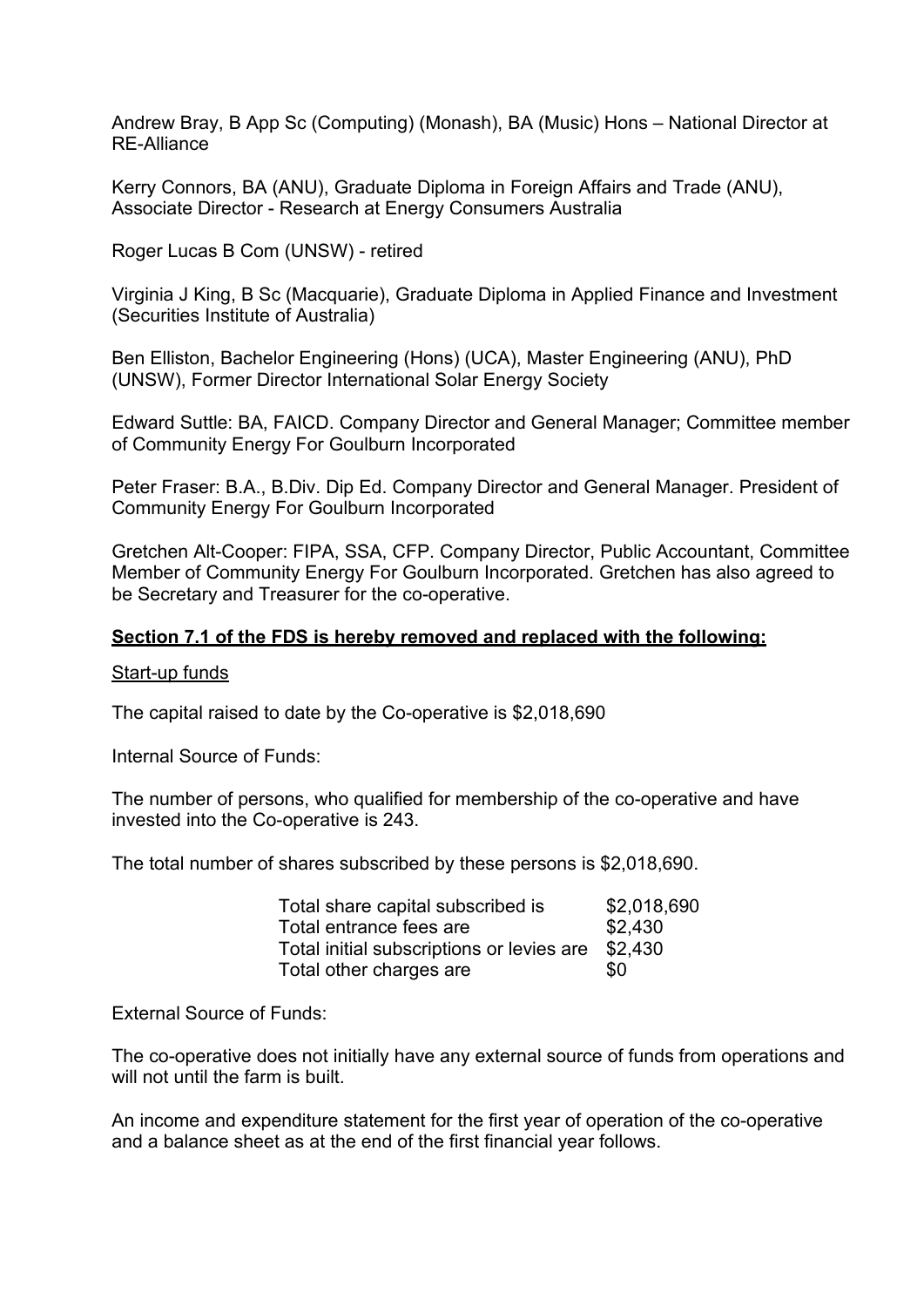### **Financials for the year ended 30 June 2021**

| <b>Income and Expenditure</b>                                           | \$                       |
|-------------------------------------------------------------------------|--------------------------|
| <u>Income:</u>                                                          |                          |
| Joining fees                                                            | 2,220                    |
| <b>Annual fees</b><br>Interest received<br>Merchandise sale<br>Donation | 2,100<br>880<br>36<br>10 |
| <b>Total Income</b>                                                     | 5,246                    |
| Expenditure:                                                            |                          |
| <b>Bank fees</b>                                                        | 122                      |
| Interest expense                                                        | 1                        |
| <b>Total Expenses</b>                                                   | <u> 123 </u>             |
| Net Profit for year                                                     | 5,123                    |
| <b>Balance Sheet</b>                                                    |                          |
| <u>Assets:</u>                                                          |                          |
| Cash at bank                                                            | 1,811,343                |
| Loan by CE4G                                                            | 2,600                    |
| <b>Total Assets</b>                                                     | 1,823,943                |
| Liabilities:                                                            |                          |
| Shares issued to members                                                | 1,818,700                |
| Amounts to be allocated or refunded<br><b>GST liability</b>             | 117<br>3                 |
| <b>Total Liabilities</b>                                                | <u>1,818,820</u>         |
| <b>Net Assets:</b>                                                      | <u>5,123</u>             |